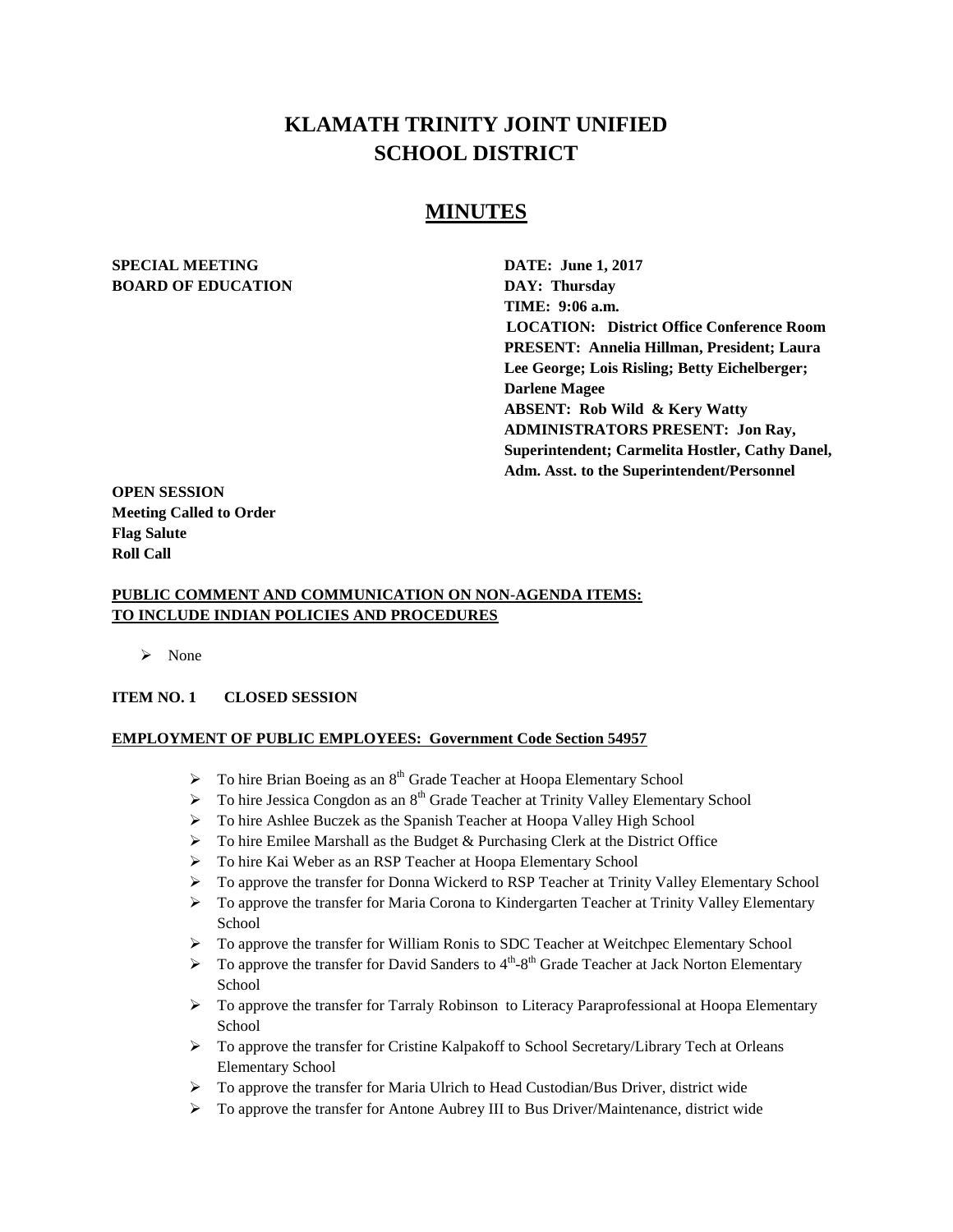- To hire Eugene Gist as Food Specialist I at Hoopa Valley High School
- To hire JonMichael Robinson as a School Site Computer Technician, district wide

### **STIPENDS FOR 2017-2018**

- To hire Ricardo Tello as Varsity Football Coach at Hoopa Valley High School
- To hire William Simms and Benny Griggs as Assistant Varsity Football Coach/Hoopa Valley High School
- To hire William Hostler as the JV Football Coach at Hoopa Valley High School
- To hire Daniel Ryles, Jr. as the Assistant JV Football Coach at Hoopa Valley High School
- > To hire Benny Griggs as the Track Coach at Hoopa Valley High School

*All hires were approved by one motion. (5-0)*

**GOVERNMENT CODE SECTION 54957**: Public Employee discipline, dismissal, release, non-reelection, acceptance of the resignation of, or other action which otherwise affects the employment status of a public employee.

*The Superintendent has released a classified employee during the probationary period.*

*The Superintendent has accepted the resignation of Jill Henning and Amber Tyner, effective at the end of this school year.* 

> *During the previous closed session, the Board acted to authorize the District Superintendent, or designee, to notify one probationary certificated employee, pursuant to Education Code section 44929.21, that he/she will not be reelected for the 2017-2018 school year. (5-0)*

GOVERNMENT CODE SECTION 54956.9 Conference with Legal Counsel – Anticipated Litigation: Under Government Code sections 54956.9(d)(2), the Klamath Trinity Joint Unified Board of Trustees hereby provides public notice that it may meet in Closed Session to decide whether there is significant exposure to litigation, and to consider and act in connection with matters for which there is a significant exposure to litigation. Under Government Code sections 54956.9, the Klamath Trinity Joint Unified Board of Trustees hereby provides public notice that it may meet in Closed Session to decide to initiate litigation and to consider and act in connection with litigation it has decided to initiate Conference with Legal Counsel – Anticipated Litigation: Significant exposure to Litigation.

GOVERNMENT CODE SECTIONS 6549.1(d) AND 54957.6 CONFERENCE WITH LABOR NEGOTIATOR Agency Negotiator: Jon Ray, Superintendent, Employee Organizations: Klamath Trinity Teachers Association (KTTA); California School Employees Association, Chapter 347 (CSEA); Unrepresented Employees.

*RETURN TO OPEN SESSION 10:25 a.m.*

### **ACTIONS RESULTING FROM CLOSED SESSION**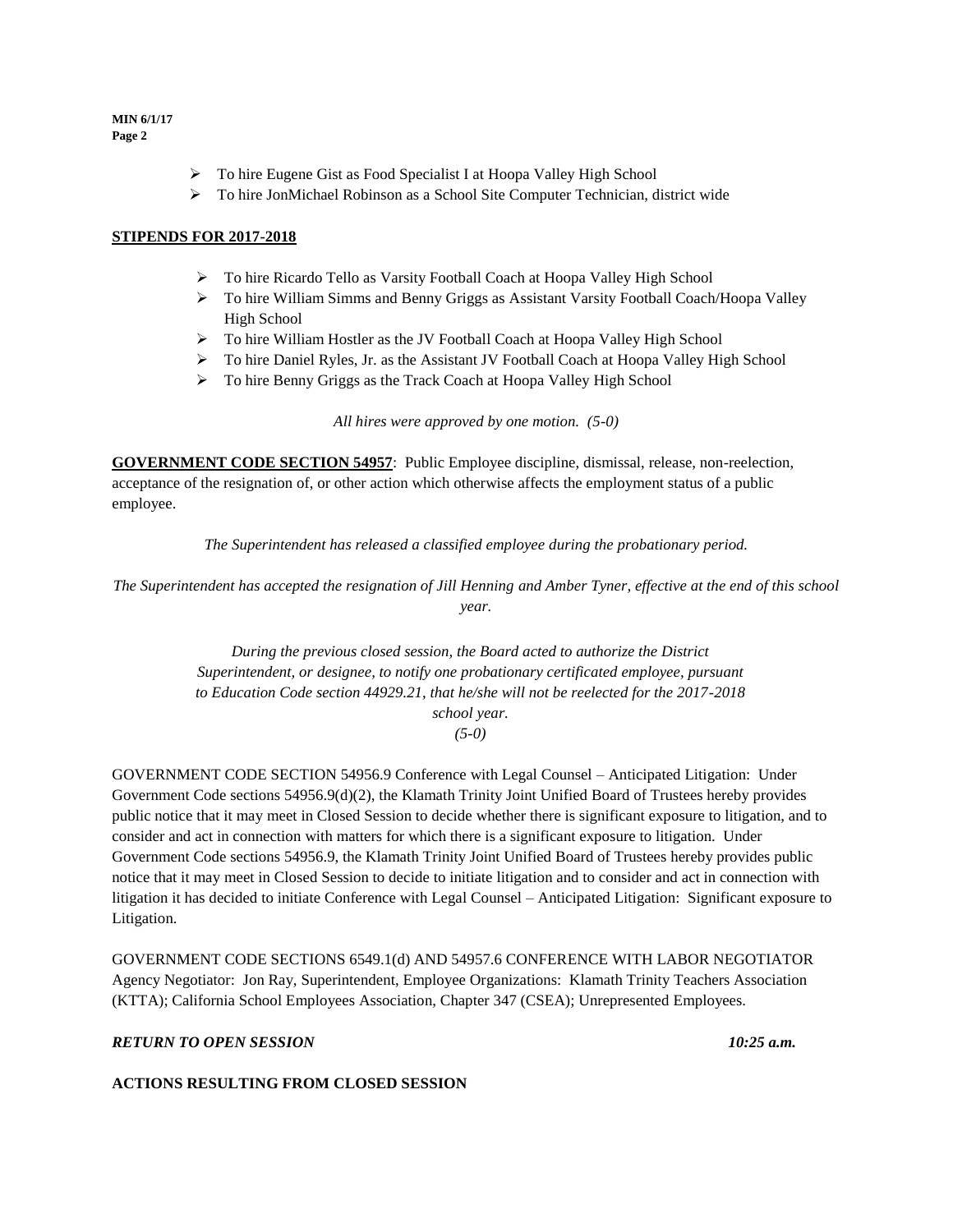### **ITEM NO. 2 ACTION ITEMS**

### **2.1 ASBESTOS SCIENCE TECHNOLOGIES, INC. INVOICE FOR HOOPA VALLEY HIGH SCHOOL PORTABLE BUILDINGS-PHASE III**

MSC (George/Risling) to approve the invoice in the amount of \$19,714.61 for mold sampling. (5-0)

### **2.2 ASBESTOS SCIENCE TECHNOLOGIES, INC. INVOICE FOR HOOPA VALLEY HIGH SCHOOL KITCHEN-PHASE II**

MSC (Eichelberger/George) to approve the invoice in the amount of \$2,802.91 for mold sampling. (5-0)

### **2.3 ASBESTOS SCIENCE TECHNOLOGIES, INC. INVOICE FOR ORLEANS PORTABLE BUILDINGS-PHASE III**

MSC (Magee/George) to approve the invoice in the amount of \$12,101.17 for mold sampling. (5-0)

## **2.4 ASBESTOS SCIENCE TECHNOLOGIES, INC. CHANGE ORDER FOR HOOPA VALLEY HIGH SCHOOL CHILLER, BOILER, SITEWORK (INCREMENT 2)-PHASE III**

MSC (George/Eichelberger) to approve the change order in the amount of \$29,200.05 for mold, asbestos, & lead sampling and monitoring in the Boiler Room of the 100 wing. (5-0)

#### **2.5 POINT 2 STRUCTURAL ENGINEEERS INC. INVOICES – PHASE III**

MSC (Magee/George) to approve the invoices in the amount of \$1,799.42 for structural engineering exploratory services: Hoopa Elementary School = \$899.71 Weitchpec Elementary School = \$899.71 (5-0)

### **2.6 WIKE RESTORATION CHANGE ORDER - HOOPA VALLEY HIGH SCHOOL CHILLER, BOILER, & SITEWORK (INCREMENT 1) – PHASE III**

MSC (Risling/George) to approve the estimate in the amount of \$49,760.00 for abatement of the Boiler Room in the 100 Wing. (5-0)

### **2.7 CRM GROUP INVOICE FOR SUBMITTAL EXCHANGE REIMBURSEMENT FOR HOOPA VALLEY HIGH SCHOOL NEW I-TECH BLDG – PHASE III**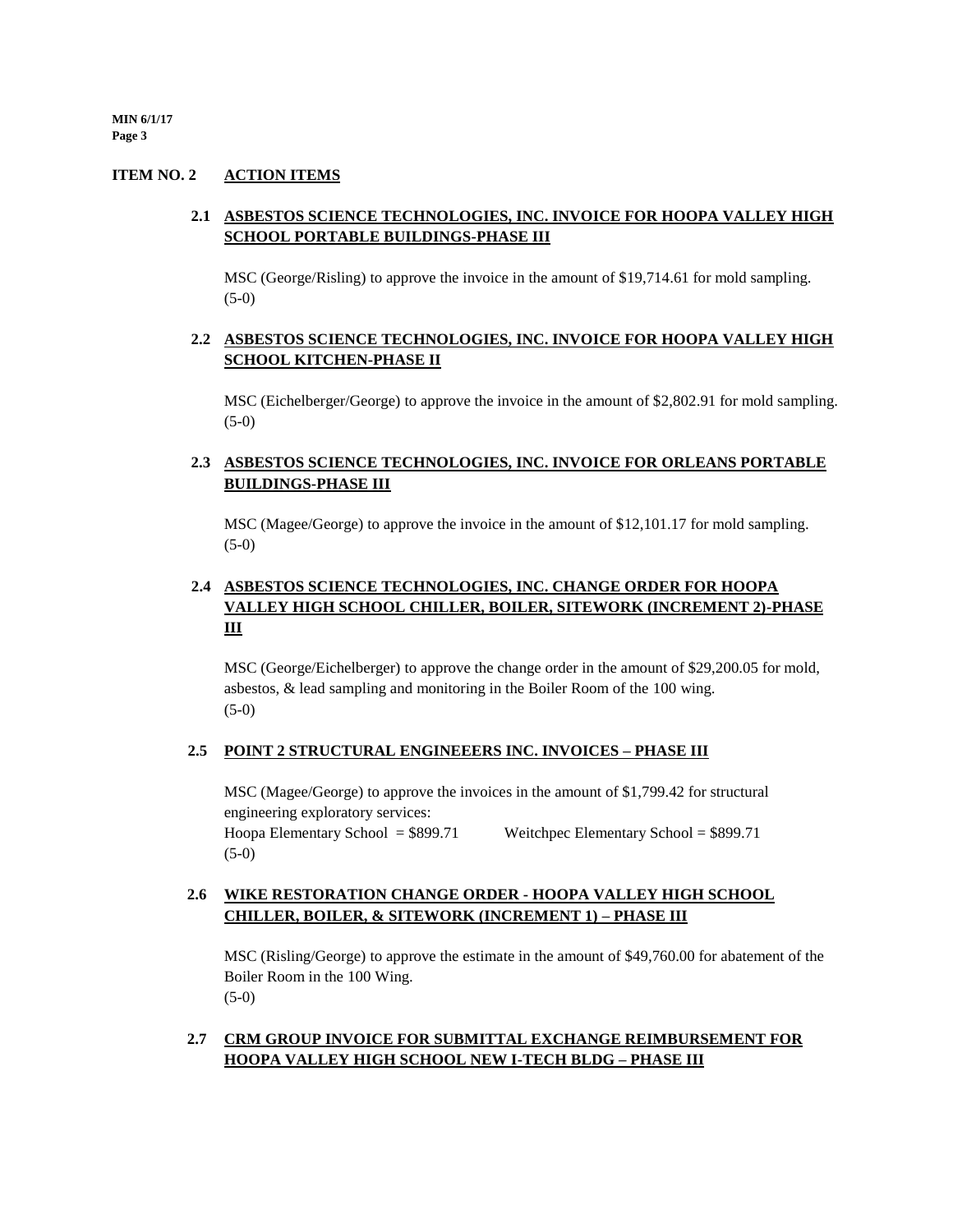MSC (George/Eichelberger) to approve the invoice in the amount of \$7,014.00 for adding the new I-Tech Building Project. (5-0)

### **2.8 TT CONSTRUCTION PROPOSAL FOR MISC DEMO FOR HOOPA VALLEY HIGH SCHOOL CHILLER, BOILER, & SITEWORK PROJECT – INCREMENT II, PHASE III**

MSC (Magee/Eichelberger) to approve the proposal in the amount of \$14,750.00 for demo of sitework in preparation for the phase III project. (5-0)

### **2.9 APPROVAL OF THE BID FOR WEITCHPEC ELEMENTARY SCHOOL FOR CLASSROOM, KITCHEN, & SITEWORK PROJECT – PHASE III**

MSC (George/Eichelberger) to approve the bid amount of \$3,239,631.87 from McCuen Construction Inc. for the phase III project. (5-0)

### **2.10 METEOR CONNECTING THE DOTS CHANGE ORDER-TRINITY VALLEY ELEMENTARY SCHOOL**

MSC (Magee/Risling) to approve the change order in the amount of \$9,387.90 for furniture orders for Trinity Valley Elementary School. (5-0)

### **2.11 AMS. NET QUOTE**

MSC (George/Eichelberger) to approve the quote in the amount of \$14,153.07 for fiber optic to be run from Hoopa High School to Captain John Continuation High School. (5-0)

### **2.12 QUOTE FROM NEWCOMB ANDERSON MCCORMICK ENERGY ENGINEERING AND CONSULTING**

MSC (George/Eichelberger) to approve the quote in the amount of \$22,300.00 to provide technical assistance and Proposition 39 assistance to support KTJUSD's Proposition 39 expenditure plan development.

 $(5-0)$ 

### **2.13 RESOLUTION FOR ELECTION CONSOLIDATION**

MSC (George/Eichelberger) to approve the resolution to the County Board of Supervisors to authorize consolidating with the November 2018 election during even-numbered years. (5-0)

### **2.14 SPECIFICATIONS OF THE ELECTION ORDER-HUMBOLDT COUNTY**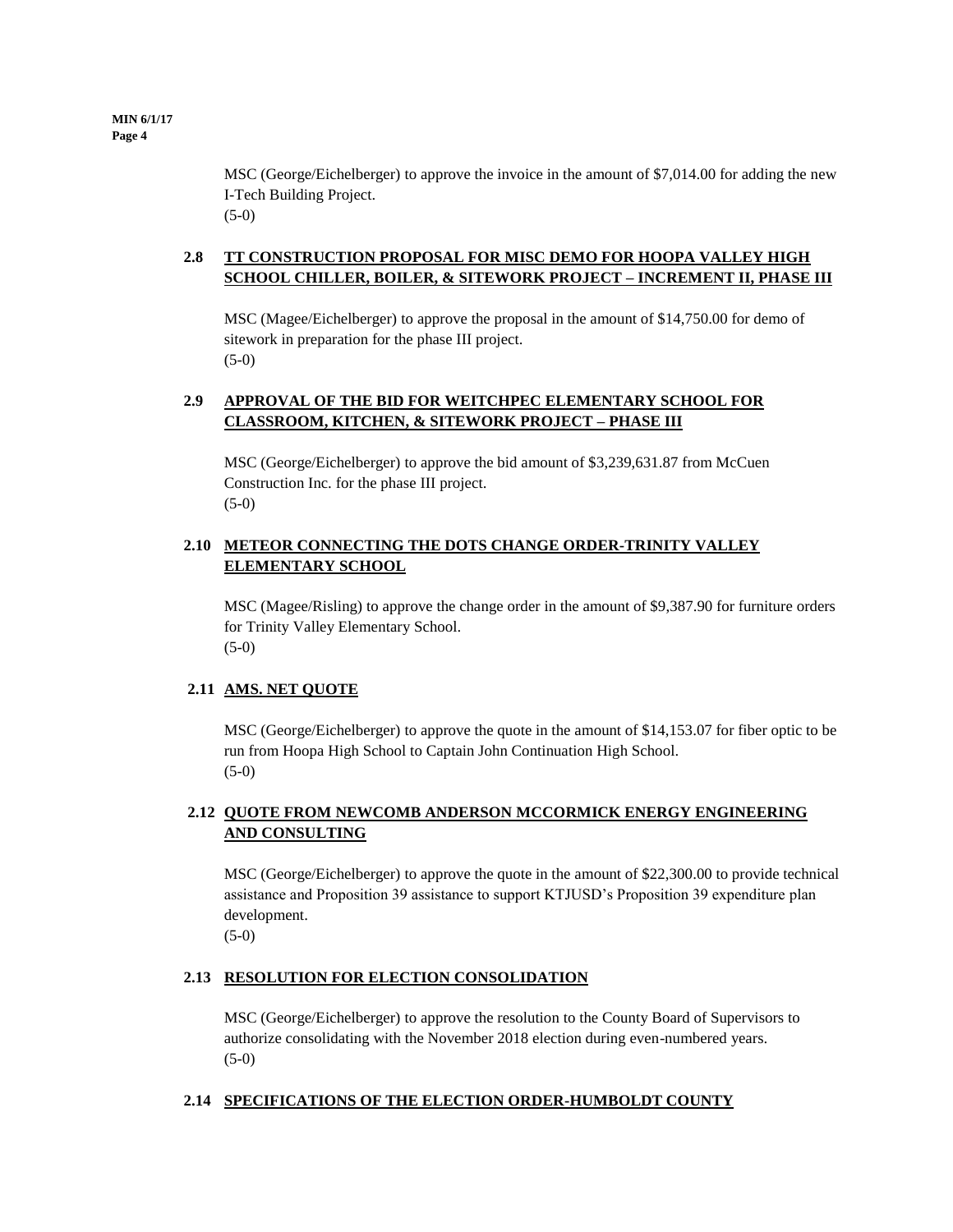> MSC (Risling/Eichelberger) to approve the Humboldt County Specifications of the elections in November. (5-0)

### **2.15 SPECIFICATIONS OF THE ELECTION ORDER-TRINITY COUNTY**

MSC (Risling/Hillman) to approve the Trinity County Specifications of the elections in November.

(5-0)

### **2.16 OVERNIGHT FIELD TRIP**

MSC (Magee/George) to approve the field trip for Hoopa Elementary School's 3<sup>rd</sup> grade to TishTang Campground on June  $13^{th}$  &  $14^{th}$ . (5-0)

### **2.17 OUT OF STATE TRAVEL REQUEST**

MSc (Risling/George) to approve the out of state travel request from Maggie Peters and Tina West to attend the annual Turn Around Arts Leadership Retreat in Arlie, Virginia on June 24<sup>th</sup>-29<sup>th</sup>. (5-0)

### **2.18 ACCEPTANCE OF GRANT-NORTH COAST ARTS INTEGRATION PROJECT GRANT**

MSC (Magee/George) to approve the grant award in the amount of \$14,380.00. (5-0)

### **2.19 RESOLUTION #2017-11/TRANSFER TO SPECIAL RESERVE AND RESOLUTION #2017-12/TRANSFER FROM SPECIAL RESERVE**

MSC (George/Eichelberger) to approve the resolutions which allow the automatic transfer of Special Reserve Funds to the General Fund or General Funds to the Special Reserve Fund by June 30, 2017.

(5-0)

### **2.20 EDUCATION PROTECTION ACCOUNT RESOLUTION # 2017-13**

MSC (George/Eichelberger) to approve the resolution verifying how the moneys received from the EPA are spent.

 $(5-0)$ 

### **2.21 REQUEST FOR ALLOWANCE OF ATTENDANCE BECAUSE OF EMERGENCY CONDITIONS**

MSC (Risling/George) to approve the request for allowance of attendance for all schools on May 26, 2017, due to a power outage from May 25 to May 27, 2017.